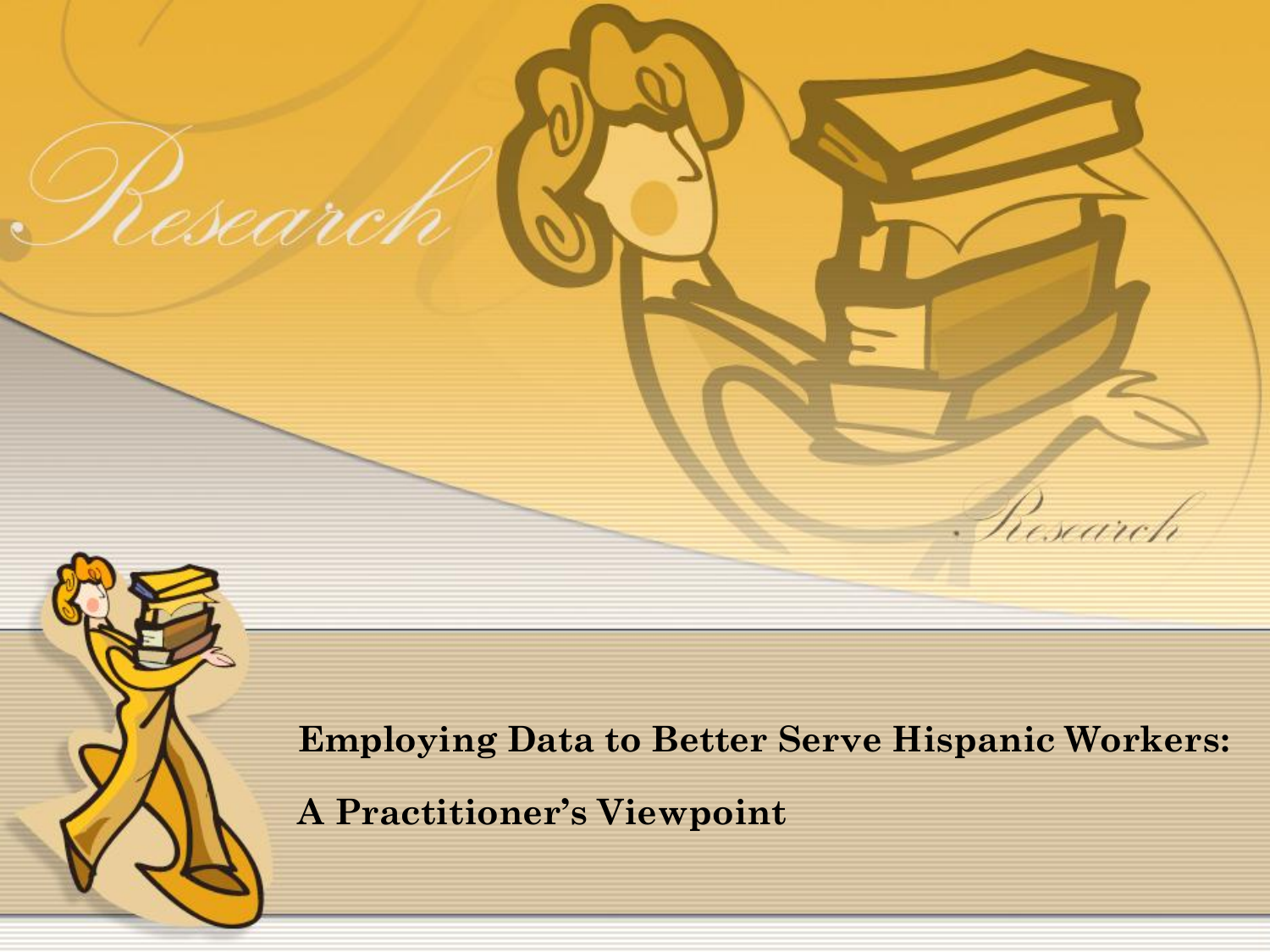# Telamon Corporation

• a private non-profit corporation

- headquartered in Raleigh, NC
- incorporated in 12 states
- first funded 1965
- currently funded \$50M+

• mission: to promote the development of human potential by providing resources and creating opportunities in the communities we serve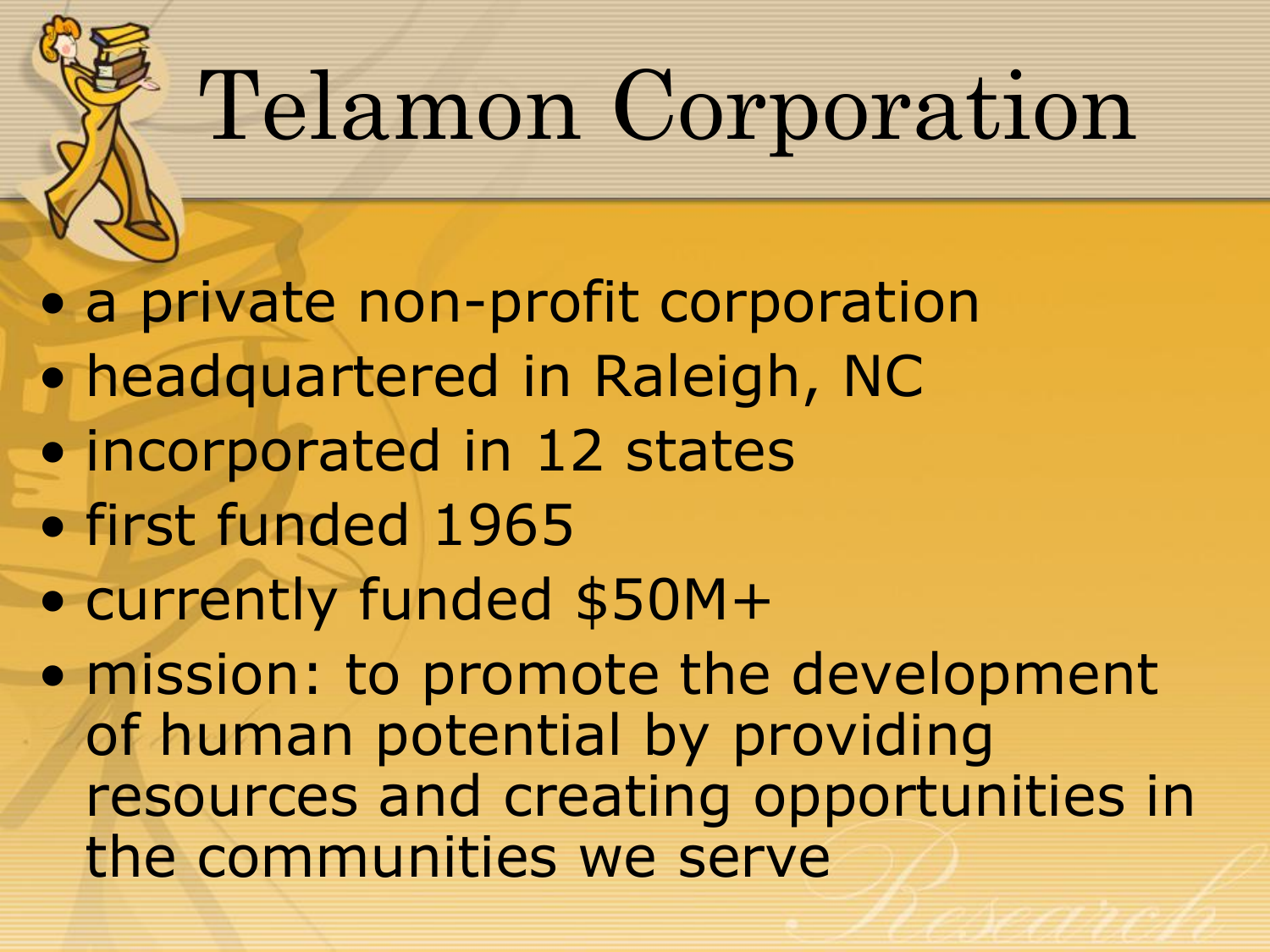## Funding by Project Type



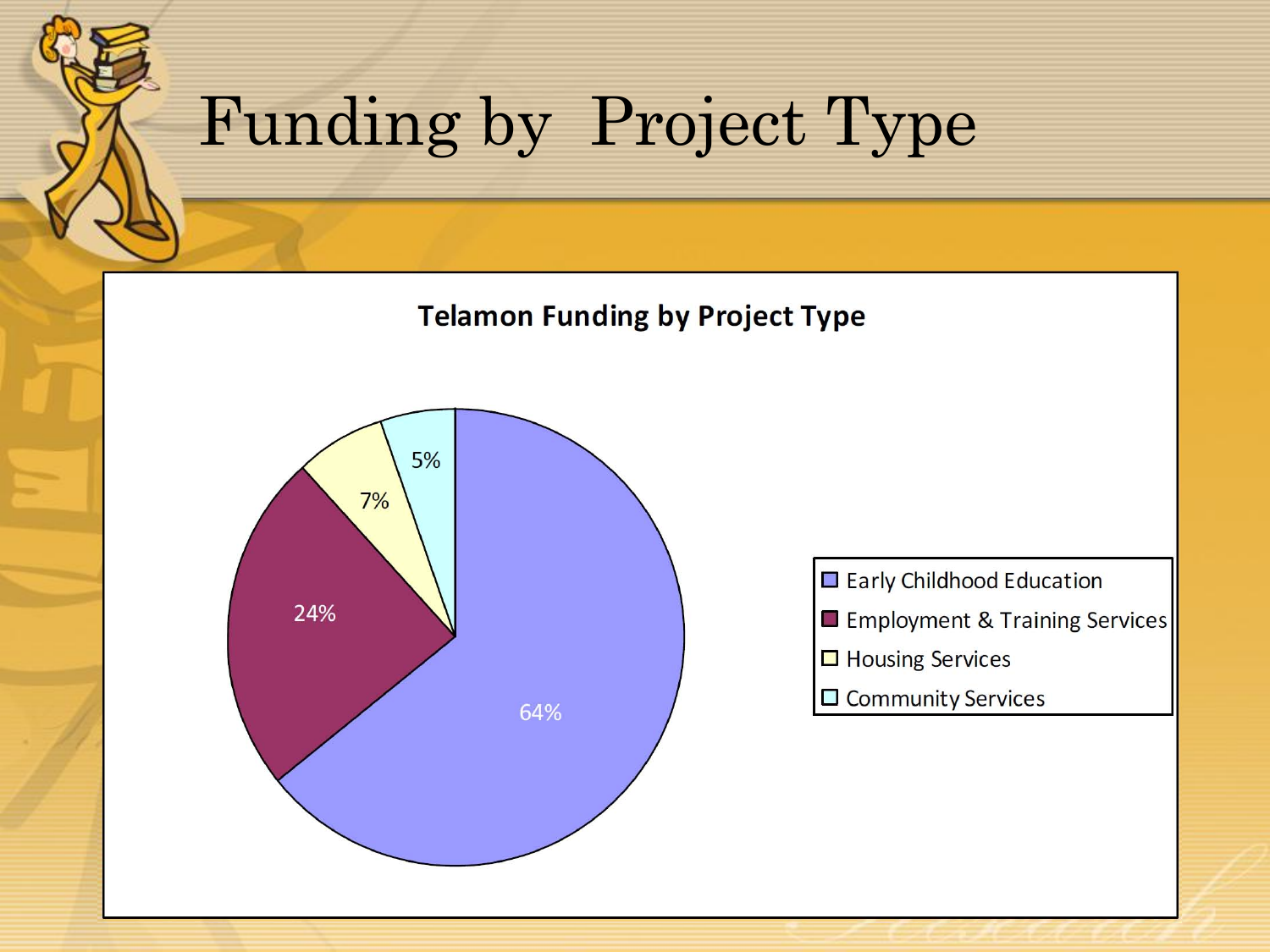## Participants by Project Type **Telamon Participants by Project Type** 3,966 4,051  $1,613$ Early Childhood Education Employment & Training Services  $\Box$  Housing Services  $\Box$  Community Services 22,354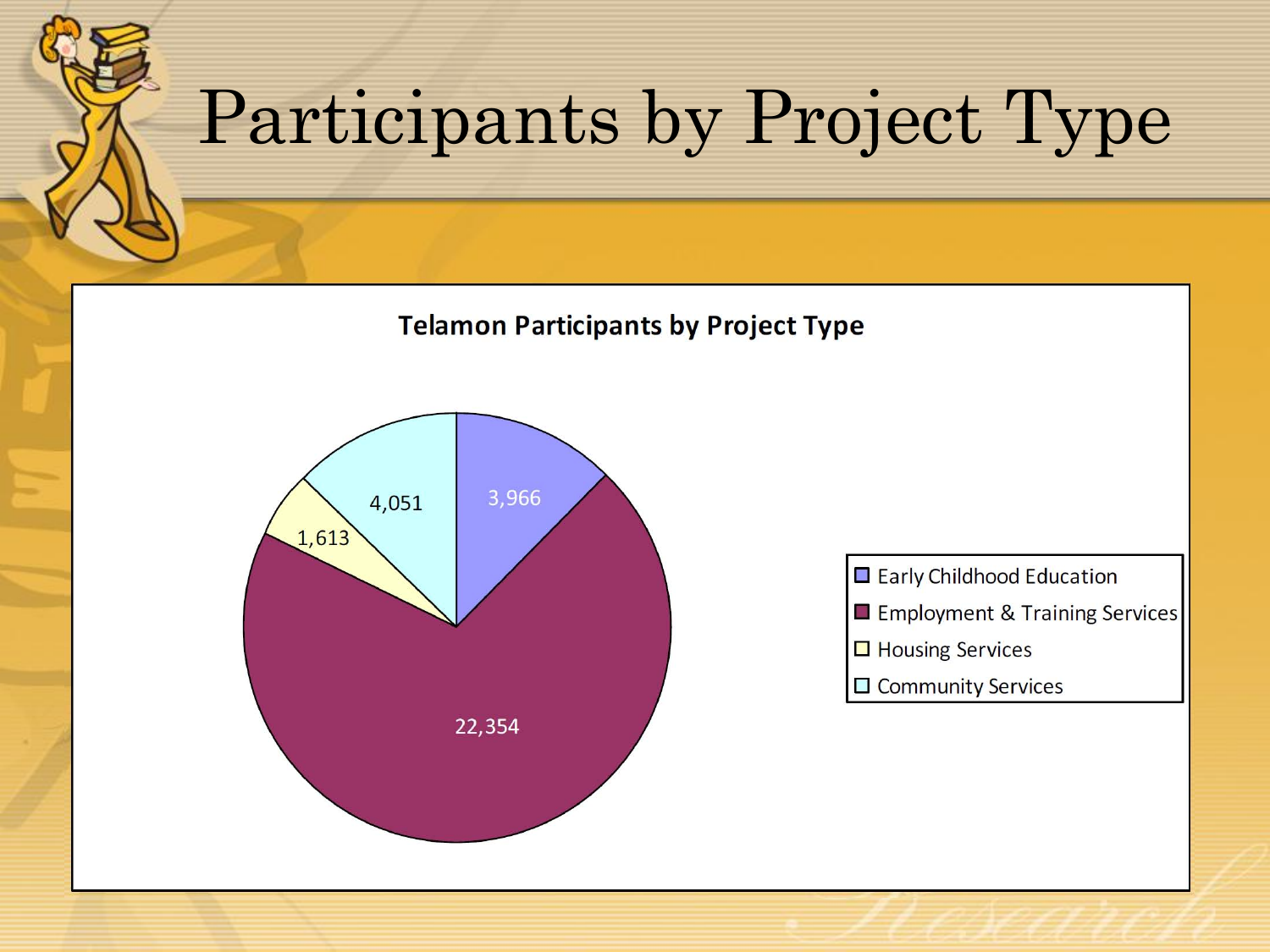Telamon Employment and Training Services

• National Farmworker Jobs Programs • One-Stop Operator • Youth Services - YouthBuild - Jobs for America's Graduates - Children in the Fields • Special Projects - ¡Conexiones! - Pesticide and Workplace Safety Training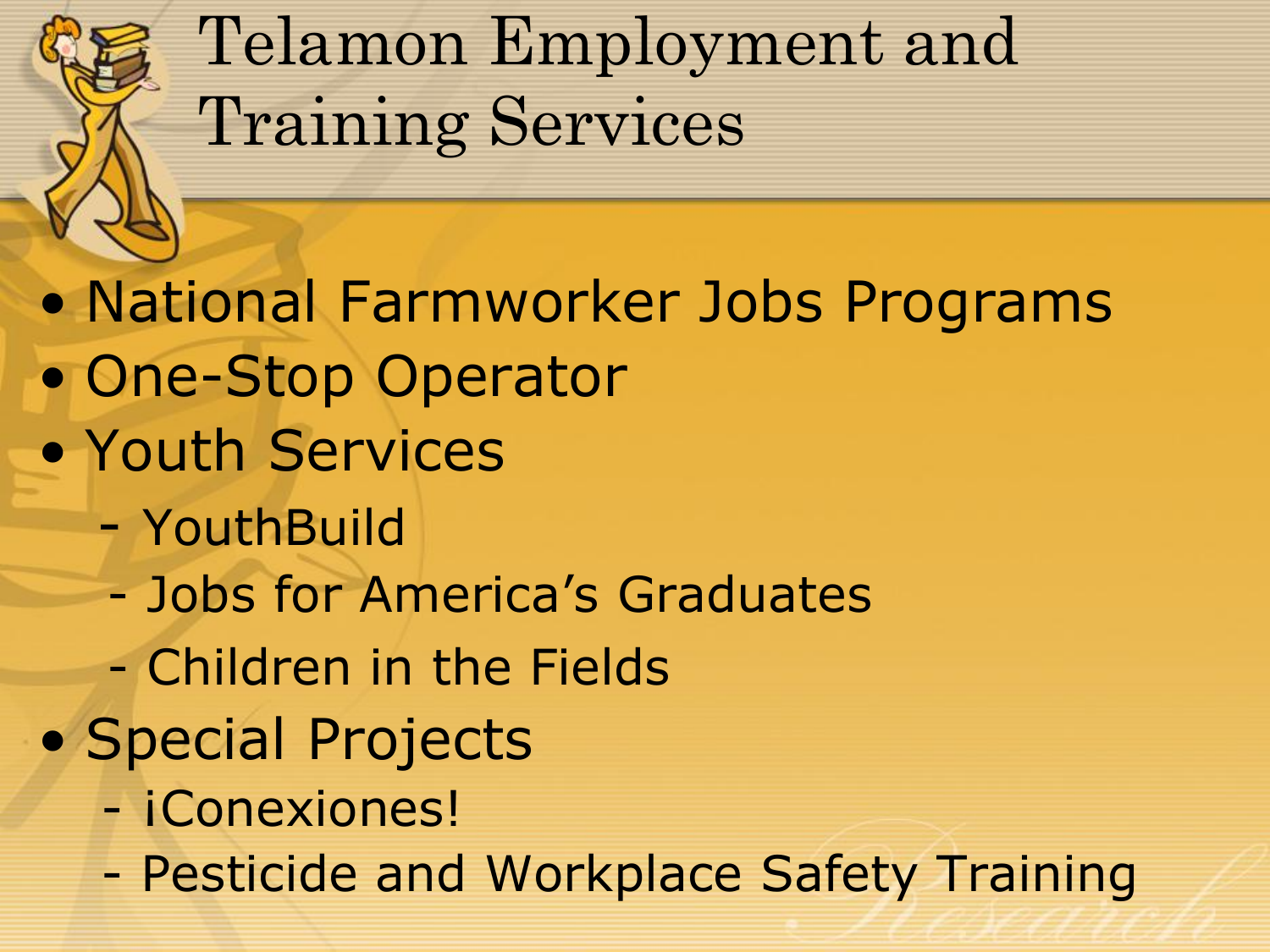## ¡Conexiones!

• A project designed to integrate the City of Richmond's Hispanic community into the Virginia Workforce Network

• Assistance with applications and résumés, interviewing, orientation to U.S. business culture, labor market information, community resources, training opportunities, referrals to One-Stop partners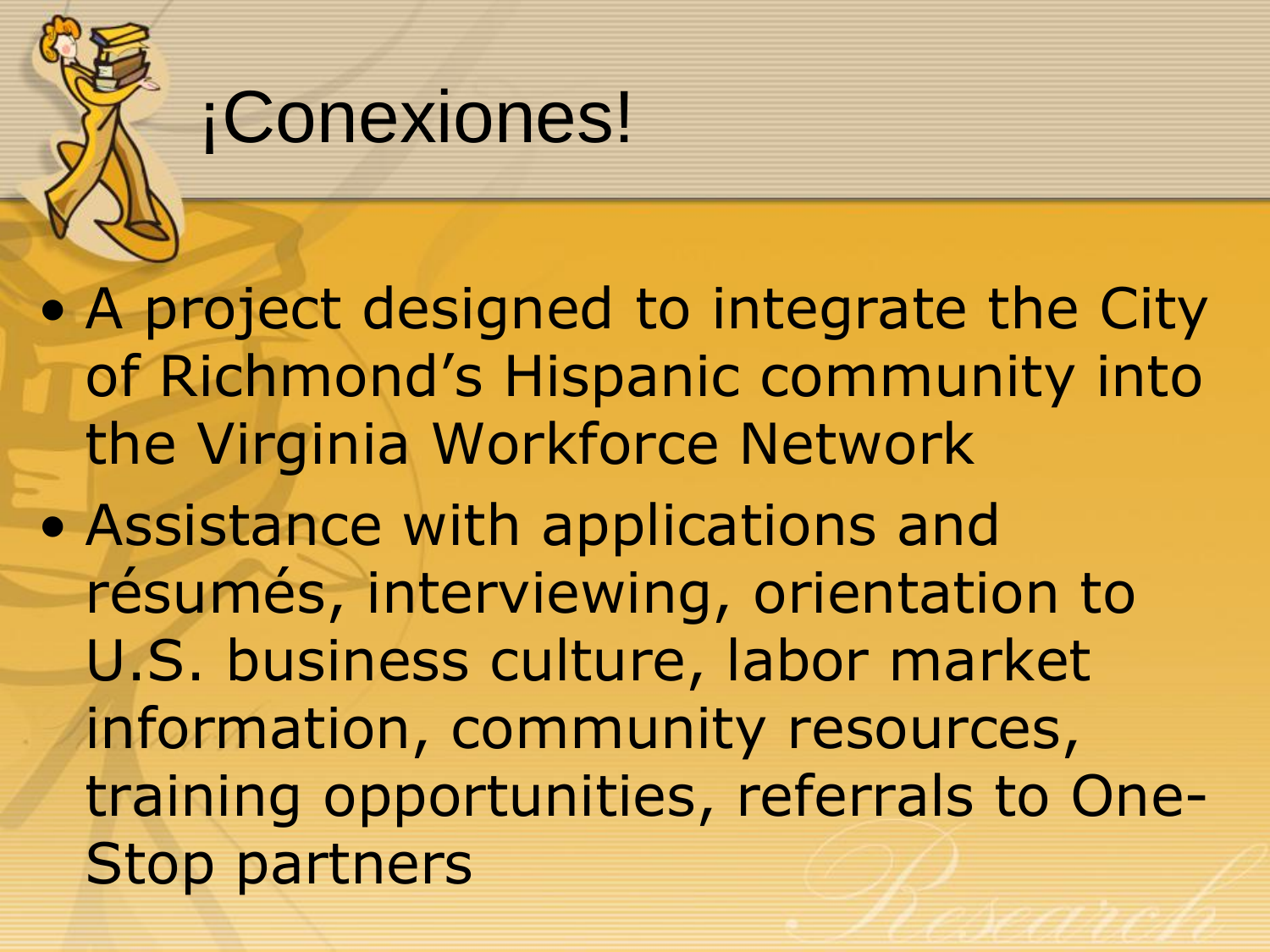## Pesticide and Workplace Safety

#### • EPA Worker Protection Standard

- Notification of Application
- Field Re-entry Intervals
- Personal Protective Clothing
- Decontamination and Emergency Assistance
- Posters and Labeling
- CPR and Standard First Aid
- Tractor and Forklift Safety
- AgrAbility Outreach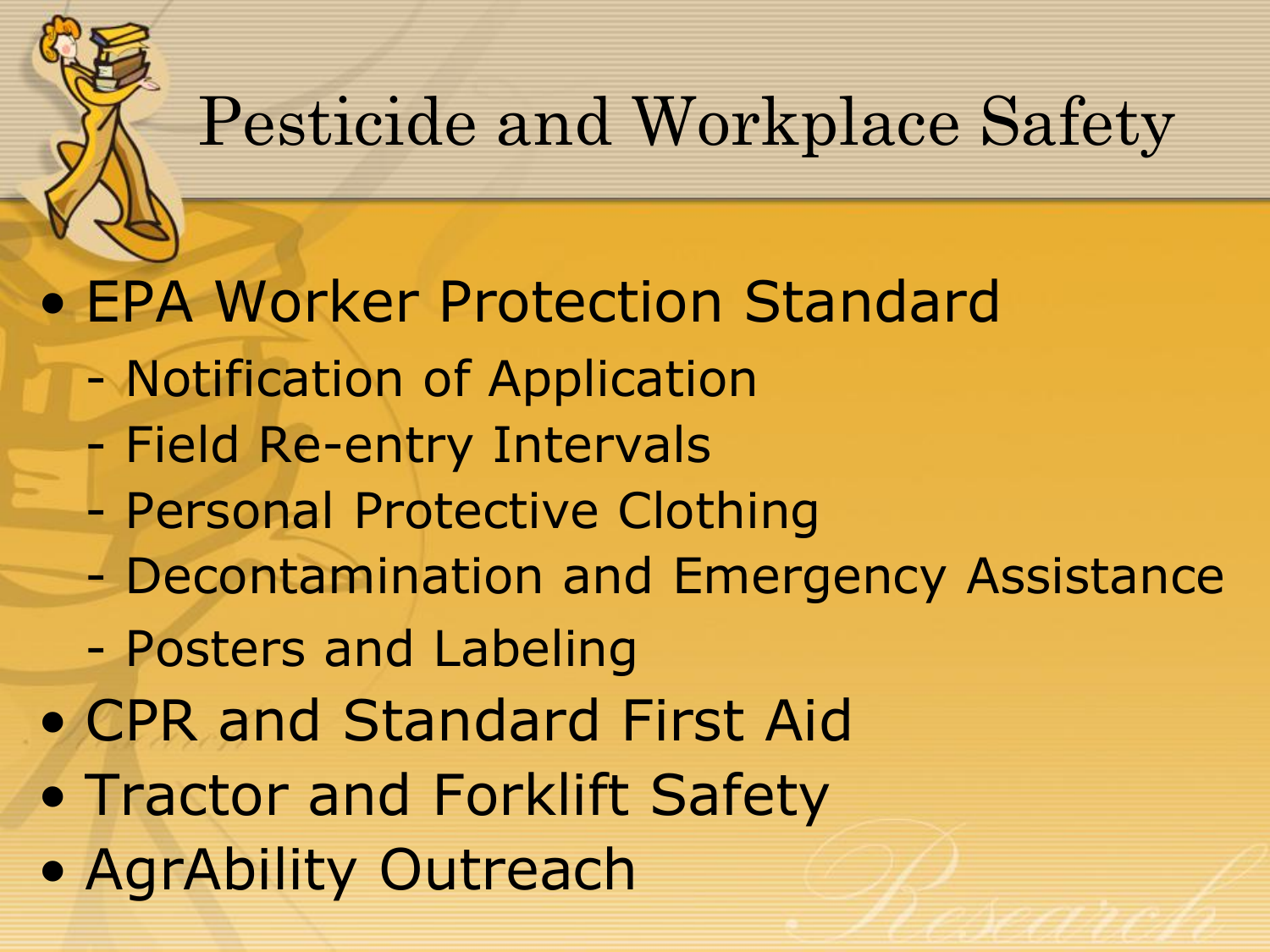

• Outreach

- Knowledge of culture and community
- Publicize successful outcomes
- All services in preferred language
- Dispel the myth of "imported poverty"
- Develop broad partnership networks
- area and develop delivery plans • Utilize local, state and national data resources to analyze targeted service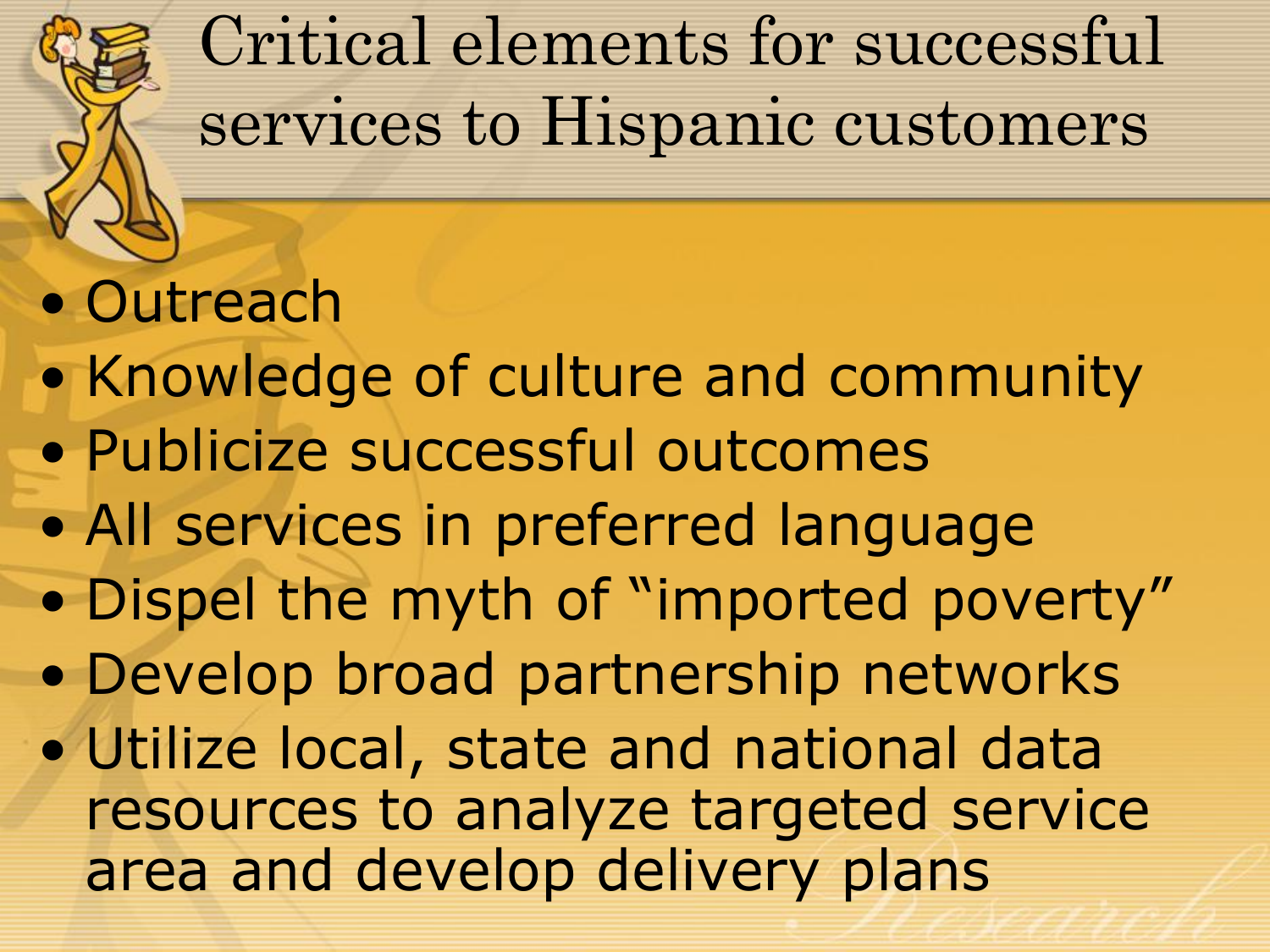#### Conclusion and Recommendations

 the review of much of delivery strategies • The tight timelines of daily operational oversight and grants management preclude the pertinent research data that could contribute to optimum planning and service

- presentation of new • Practitioners could benefit from the research at regional and national conferences
- • Practitioners and researchers should look for partnership opportunities to conduct further studies of targeted populations